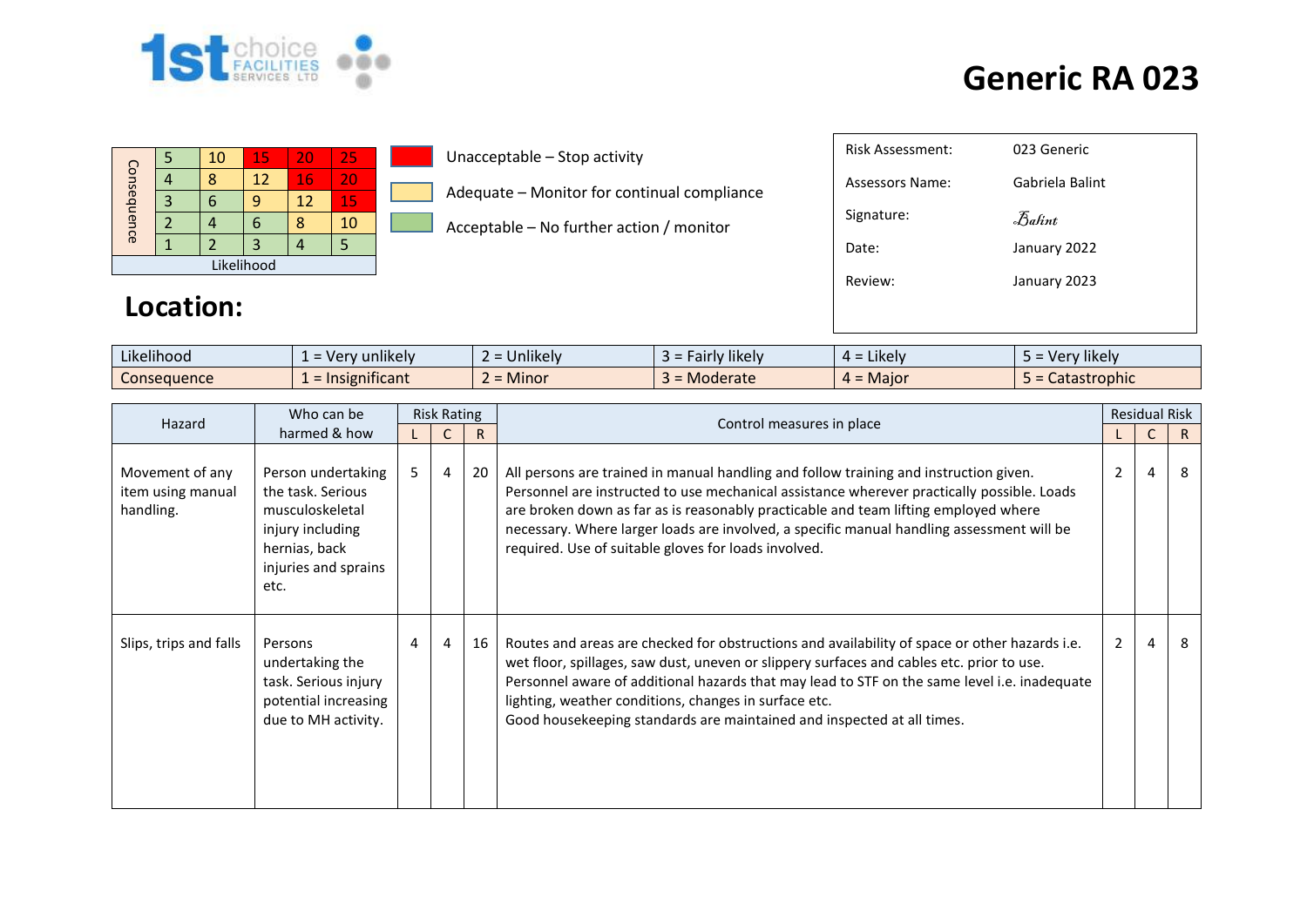

| Who can be<br>Hazard                            |                                                                                                                                          | <b>Risk Rating</b> |              |              |                                                                                                                                                                                                                                                                                                                                                                                                                                                                    |                | <b>Residual Risk</b> |              |
|-------------------------------------------------|------------------------------------------------------------------------------------------------------------------------------------------|--------------------|--------------|--------------|--------------------------------------------------------------------------------------------------------------------------------------------------------------------------------------------------------------------------------------------------------------------------------------------------------------------------------------------------------------------------------------------------------------------------------------------------------------------|----------------|----------------------|--------------|
|                                                 | harmed & how                                                                                                                             |                    | $\mathsf{C}$ | $\mathsf{R}$ | Control measures in place                                                                                                                                                                                                                                                                                                                                                                                                                                          |                | $\mathsf{C}$         | $\mathsf{R}$ |
| Lack of security                                | Persons<br>undertaking the<br>task and owners /<br>occupiers Risk of<br>theft / violence etc.                                            | 3                  | 3            | 9            | Maintenance of security at all times to include closing doors, not leaving tooling etc. outside<br>premises, maintain vigilance. Personnel signing in procedures in place. ID In place.                                                                                                                                                                                                                                                                            | 2              | 3                    | 6            |
| Vulnerable persons'<br>anthropogenic<br>hazards | Personnel<br>undertaking the<br>task and others.<br>Risk of injury /<br>psychological harm                                               | 3                  | 3            | 9            | Where vulnerable persons have been notified, lone working is prohibited. If threatened or<br>accused, personnel to leave and report as soon as practicable to their line manager for<br>further advice ensuring that the premises are left in a safe condition (SFARP).<br>Refer to lack of security where vulnerable persons are in place.                                                                                                                        | $\overline{2}$ | 3                    | 6            |
| Inadequate lighting<br>conditions               | Persons<br>undertaking task.<br>Serious injury<br>potential through<br>contact.                                                          | 4                  | 4            | 16           | Pre-use check to ensure that sufficient lighting is in place for the duration of the works.<br>Personnel to assess for different conditions and time of day. Additional task lighting where<br>required, not to impact on traffic routes with festoon lighting leads etc. hung out of reach<br>SFARP.                                                                                                                                                              | 2              | $\mathbf{\Lambda}$   | 8            |
| <b>Electrical works</b>                         | Operatives and<br>others e.g. property<br>owners / users /<br>other trades etc.<br>Serious injury<br>potential / fire /<br>fatality etc. | 3                  | 5            | 15           | All electrical work is undertaken by competent electricians or if being trained, supervised by<br>a competent person. All electrical work is planned in advance and documented. Regular work<br>in progress inspections and testing is undertaken and recorded. All materials are purchased<br>through reputable suppliers. Suitable information, instruction and supervision is in place at<br>all times. Minor electrical tasks undertaken by competent persons. |                | 5.                   | 5            |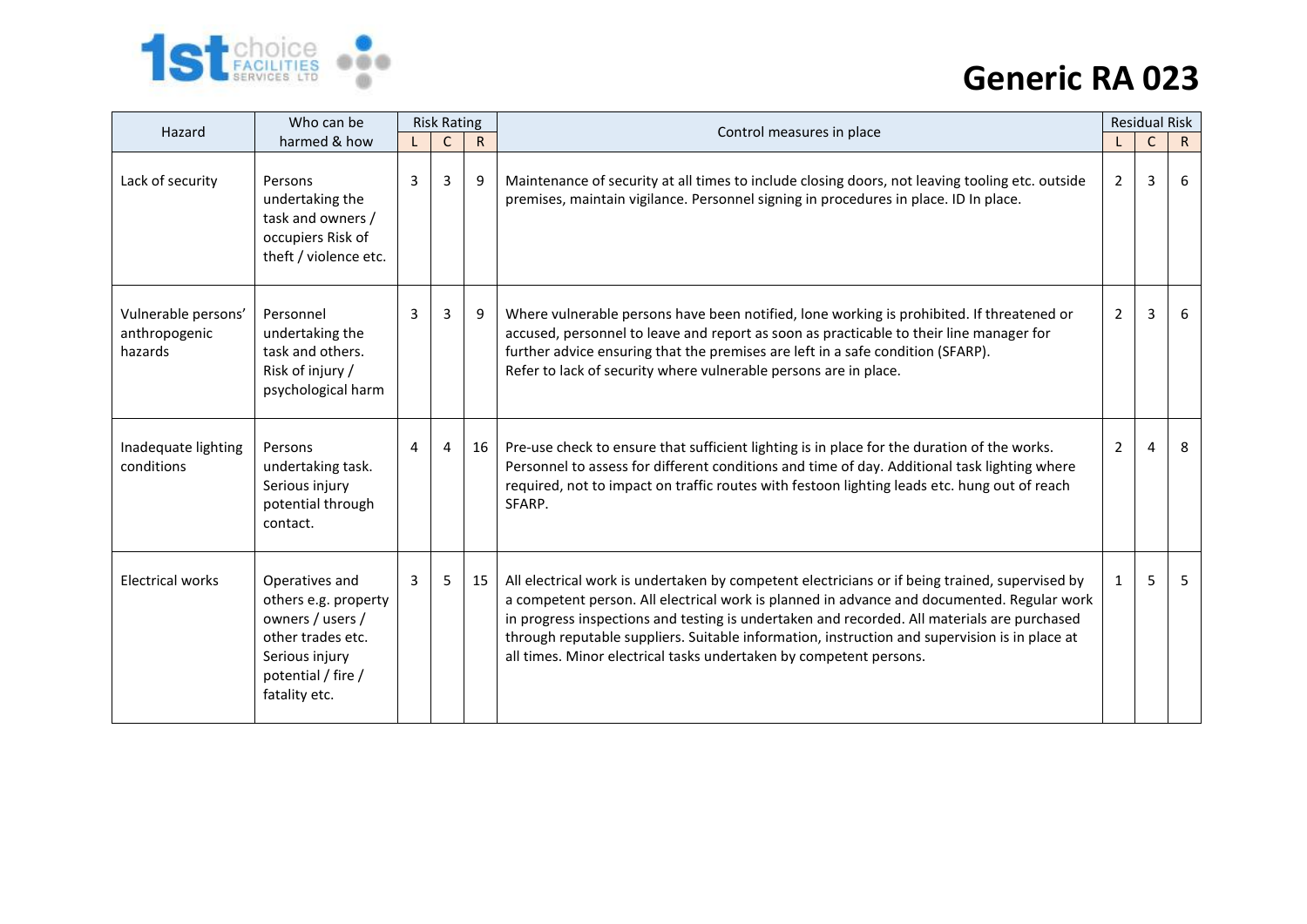

| Work at height              | Persons<br>undertaking the<br>task. Serious injury<br>potential / fatality<br>through falling<br>from height | 3 | 5              | 15 | In line with training delivered, operatives are instructed in the following. All work at height is<br>to be planned and only undertaken by competent persons or if being trained, supervised by<br>a competent person. Personnel aware of fragile surfaces and open voids and edges ensuring<br>adequate protection is in place. Work at height is not undertaken where weather conditions<br>prohibit safe working. Use of suitable professional equipment only i.e. scaffold, podium<br>steps, ladders and step ladders etc. For powered access equipment, a separate RA is<br>required. | 2              | 5 | 10 |
|-----------------------------|--------------------------------------------------------------------------------------------------------------|---|----------------|----|--------------------------------------------------------------------------------------------------------------------------------------------------------------------------------------------------------------------------------------------------------------------------------------------------------------------------------------------------------------------------------------------------------------------------------------------------------------------------------------------------------------------------------------------------------------------------------------------|----------------|---|----|
| Use of ladders and<br>steps | Persons<br>undertaking the<br>task. Serious injury<br>potential / fatality<br>through falling<br>from height | 3 | 5.             | 15 | All ladders and steps to conform to guidance standards i.e. Class 1 EN 131 professional. In<br>line with training delivered, ladders and steps should only be used where they can be set up<br>correctly and secured where practicable. Ladder / steps / ground conditions are checked pre-<br>use. Correct selection of equipment is required at all times.                                                                                                                                                                                                                               | 2              | 5 | 10 |
| Use of hand tools           | Persons using tool<br>and others in the<br>area, potential for<br>minor to serious<br>injury.                | 3 | $\overline{3}$ | 9  | Operatives to select the correct tool for the given task.<br>Pre-use checks on tooling to ensure that grips are in place and in good, clean condition.<br>Ensure hands / gloves are free from oil / grease or other that may affect grip. Use of hand<br>protective PPE as necessary. Keep hands behind cutting edge. Ensure piece being worked on<br>is suitably restrained to prevent movement that may increase the likelihood of injury.                                                                                                                                               | $\mathbf{1}$   | 3 | 3  |
| Use of machinery            | Personnel using<br>machinery and<br>others in the<br>vicinity, serious<br>injury potential                   | 3 | 4              | 12 | All equipment to be checked pre-use to ensure that it is fit for the task, guards are in place<br>and adjusted as required. Operatives to tie back long hair and be aware of loose-fitting<br>clothing / gloves which may become entangled. Use of two hands on tooling SFARP.<br>All equipment is checked pre-use to ensure that any leads, cables, casings and connections<br>are free from damage which may cause an electric shock. Portable equipment is liable to<br>regular PAT testing at the recommended intervals. Remove any defective equipment from<br>service.               | $\overline{2}$ | 4 | 8  |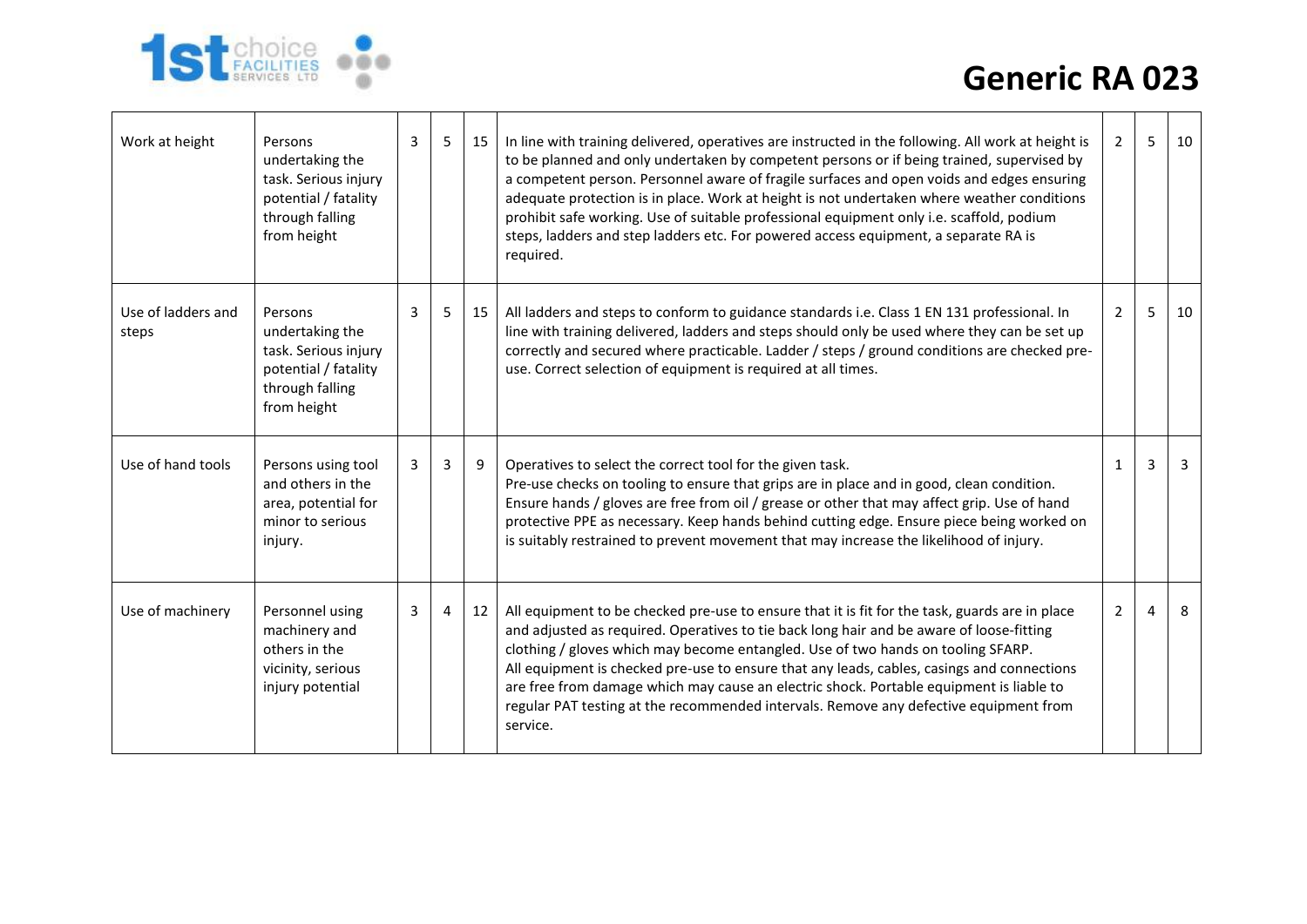

| Use of or working<br>in close proximity<br>to noise emitting<br>equipment | Personnel and<br>others working in<br>the vicinity of noise<br>emitting equipment<br>Potential for long /<br>short term hearing<br>damage                                                 | 5 | 4 | 20 | Personnel are required to maintain noise emitting equipment in an efficient condition.<br>Personnel are instructed in the use of sufficient PPE including the use, maintenance and<br>storage of supplied hearing protection including the requirement to wear PPE in designated<br>areas. Use of acoustic enclosures where practicable. Ensure that PPE is compatible with<br>other items and does not detract from other hazards.                                                                                                                                                                                                                                                                                    | $\overline{2}$                                 | 4           | 8           |
|---------------------------------------------------------------------------|-------------------------------------------------------------------------------------------------------------------------------------------------------------------------------------------|---|---|----|------------------------------------------------------------------------------------------------------------------------------------------------------------------------------------------------------------------------------------------------------------------------------------------------------------------------------------------------------------------------------------------------------------------------------------------------------------------------------------------------------------------------------------------------------------------------------------------------------------------------------------------------------------------------------------------------------------------------|------------------------------------------------|-------------|-------------|
| Use of vibrating<br>equipment                                             | Personnel and<br>others working<br>with vibrating<br>equipment<br>Potential for long /<br>short term<br>musculoskeletal<br>damage i.e.<br>vibration white<br>finger.                      | 5 | 4 | 20 | The use of vibrating equipment is kept to a minimum through the use of best available<br>technology & task rotation SFARP. Where the use of such equipment is required, trigger<br>times are recorded and measured against guidance.<br>Personnel are required to report any effects from the use of vibrating machinery including<br>numbness and tingling in order for occupational health professionals to be consulted as may<br>be required.<br>Hand arm vibration requires that where exposure action level of 2.5m/s2 A (8) is evident,<br>suitable technical and organisational measures shall be put in place to reduce exposure<br>including assessing / using alternative equipment and / or task rotation. | $\overline{2}$                                 | 4           | 8           |
| Contact with<br>respirable dusts                                          | All persons<br>undertaking the<br>task and others i.e.<br>members of the<br>public, clients,<br>tenants and young<br>persons.<br>Potential for mild<br>irritation through<br>to long term | 3 | 4 | 12 | All dust emitting operations are kept to a minimum with dust suppression employed as<br>determined the best option at the location of the works. All operatives to have in date<br>asbestos awareness training (refreshed annually) as a minimum.<br>In an enclosed area, the use of local exhaust ventilation is to be employed together<br>with additional controls as may be required.<br>The use of on tool extraction / collection with controls mounted onto or integrated<br>$\bullet$<br>into the hand-held tool to capture dust emissions.<br>Dusts may be dampened down using either water or a suitable surfactant. Damping<br>down of works is to be continuous for the time the tooling is in use.        | $\mathbf{1}$<br>$\overline{2}$<br>$\mathbf{1}$ | 4<br>4<br>4 | 4<br>8<br>4 |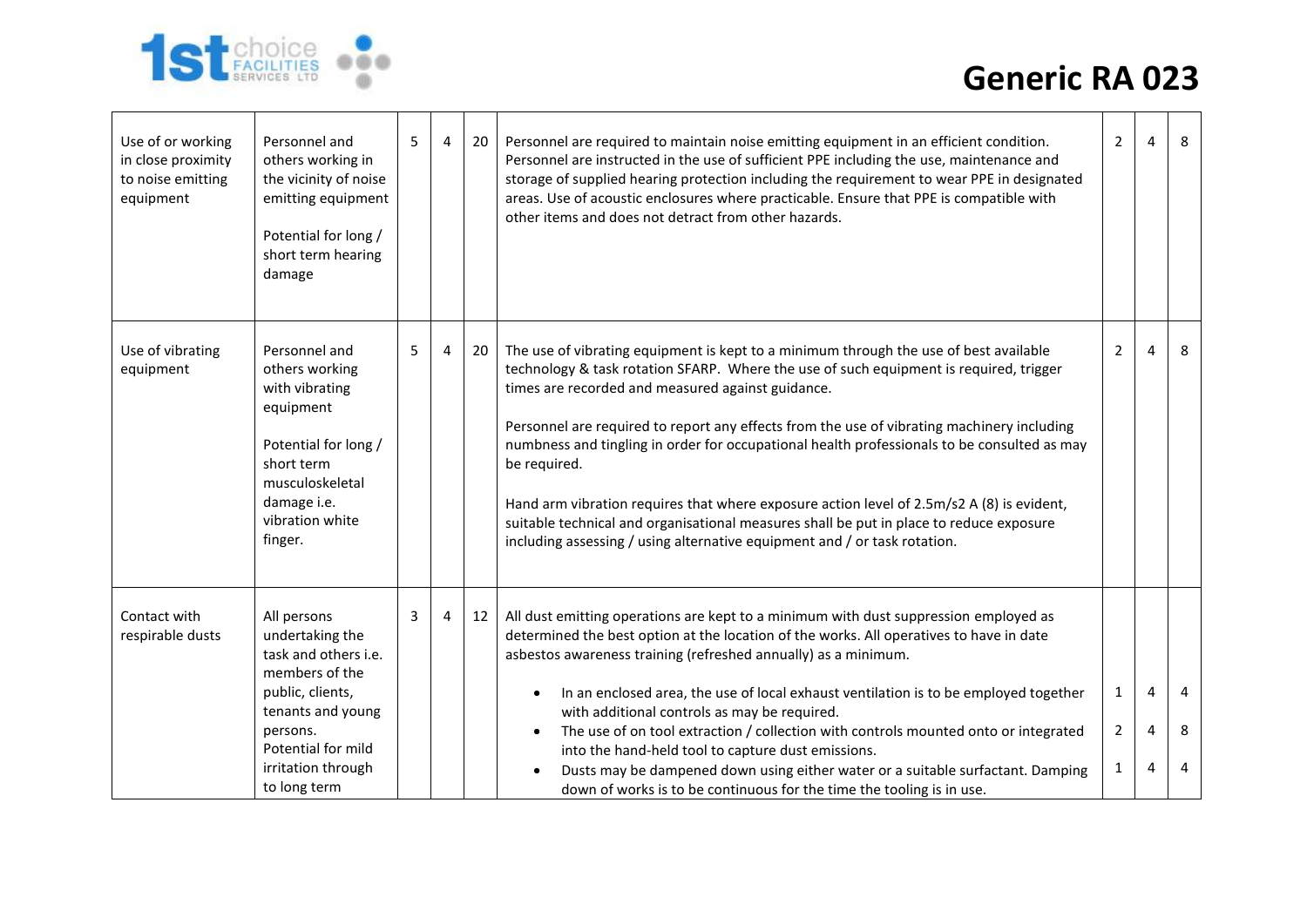

|                                          | adverse health<br>effects including<br>cancers, silicosis,<br>COPD &<br>emphysema                                        |   |                |    | Use of suitable and sufficient PPE from FFP1 standard mask for general dusts<br>$\bullet$<br>through to powered masks or hoods. Operatives to undergo fit testing to ensure the<br>use of PPE is correct.<br>Operative training in hazards and control measures associated with certain dusts i.e.<br>silica and asbestos.<br>Wherever practicable, materials to be cut away from site and in a controlled<br>environment.                                | 2<br>$\overline{2}$<br>$\mathbf{1}$ | 4<br>4<br>4 | 8<br>8<br>4 |
|------------------------------------------|--------------------------------------------------------------------------------------------------------------------------|---|----------------|----|-----------------------------------------------------------------------------------------------------------------------------------------------------------------------------------------------------------------------------------------------------------------------------------------------------------------------------------------------------------------------------------------------------------------------------------------------------------|-------------------------------------|-------------|-------------|
| Use of substances<br>hazardous to health | All personnel who<br>use or may be<br>affected by the use<br>of hazardous<br>substances, serious<br>injury potential     | 3 | $\overline{4}$ | 12 | Use of product information including COSHH assessments and manufacturers instructions on<br>packaging. Use of authorised substances only. Use of suitable PPE and ventilation as<br>determined in COSHH assessment / MSDS.<br>Personnel to be aware of others who may be affected by the use of the substance.<br>Substances are to be stored in original containers and stored in accordance with information<br>outlined in COSHH assessments and MSDS. | $\overline{2}$                      | 4           | 8           |
| Legionella                               | Persons working on<br>hot / cold water<br>systems. Serious ill<br>health / fatality<br>through inhalation<br>of bacteria | 3 | 5              | 15 | Personnel made aware of potential from legionella bacteria through toolbox talks. More in<br>depth training is required for persons who undertake work in cleaning / monitoring systems.<br>Where working on showers or other water systems, operatives to run the system for a<br>minimum of two minutes prior to isolating / working on the system. Personnel to leave the<br>area whilst purging is taking place.                                      | $\mathbf{1}$                        | 5           | 5           |